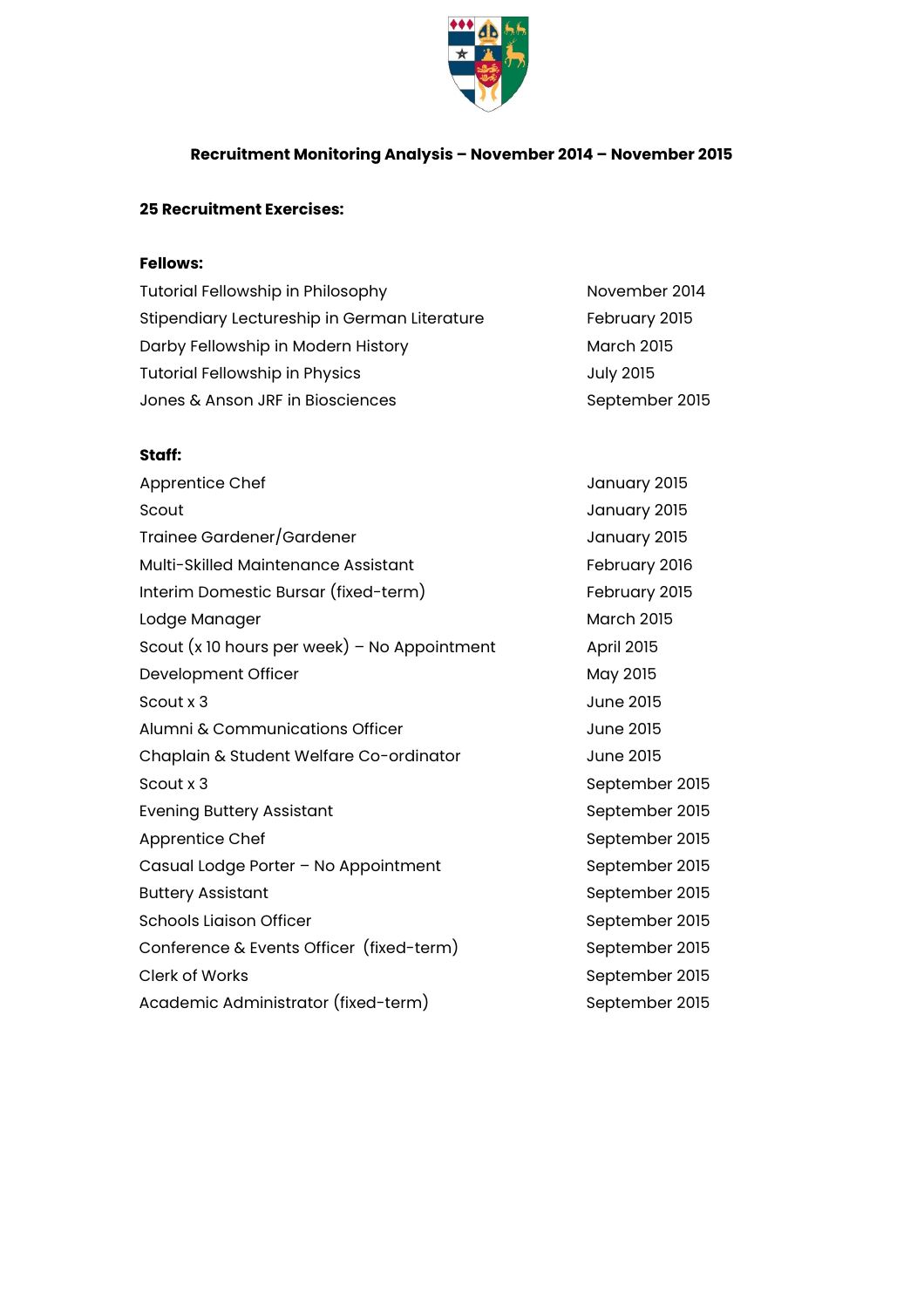

|                             | <b>Applicants</b> | <b>Shortlisted</b>  | <b>Appointed</b>    |  |  |  |
|-----------------------------|-------------------|---------------------|---------------------|--|--|--|
| <b>Number of Applicants</b> | 543               | 109                 | 27                  |  |  |  |
| Number of RM forms          | 414               | 84                  | 18                  |  |  |  |
| returned                    |                   |                     |                     |  |  |  |
|                             |                   |                     |                     |  |  |  |
| Females                     | 140               | 39                  | 8                   |  |  |  |
| Males                       | 274               | 45                  | 10                  |  |  |  |
|                             |                   |                     |                     |  |  |  |
| Age 18-25                   | 73                | 22                  | $\overline{7}$      |  |  |  |
| Age 26-30                   | 84                | 16                  | 5                   |  |  |  |
| Age 31-35                   | 77                | 10                  | $\mathbf{I}$        |  |  |  |
| Age 36-40                   | 38                | 10                  | $\mathbf{I}$        |  |  |  |
| Age 41-45                   | 20                | $\mathbf{I}$        | $\mathsf 0$         |  |  |  |
| Age 46-50                   | 39                | 10                  | $\mathsf 0$         |  |  |  |
| Age 51-55                   | 44                | 8                   | $\overline{2}$      |  |  |  |
| Age 56-60                   | 18                | $\overline{4}$      | 1                   |  |  |  |
| Age 61-65                   | 6                 | $\overline{2}$      | $\mathbf{I}$        |  |  |  |
| Age 66-70                   | $\mathbf{I}$      | $\pmb{0}$           | 0                   |  |  |  |
| Age 71+                     | $\mathsf 0$       | $\mathbf 0$         | 0                   |  |  |  |
| Decline to specify          | 4                 | $\mathbf{I}$        | $\mathsf 0$         |  |  |  |
|                             |                   |                     |                     |  |  |  |
| Married                     | 141               | 28                  | 3                   |  |  |  |
| Civil Partnership           | $\mathbf{I}$      | $\mathsf 0$         | $\mathsf 0$         |  |  |  |
| Single                      | 272               | 56                  | 15                  |  |  |  |
|                             |                   |                     |                     |  |  |  |
| Disability                  | 33                | 8                   | $\mathsf{O}\xspace$ |  |  |  |
| No Disability               | 368               | 75                  | 18                  |  |  |  |
| Declined to specify         | 13                | $\mathbf{I}$        | 0                   |  |  |  |
|                             |                   |                     |                     |  |  |  |
| Ethnic Origin:              |                   |                     |                     |  |  |  |
| White - British             | 255               | 57                  | 13                  |  |  |  |
| White - Non British         | 113               | 17                  | 3                   |  |  |  |
| Black/Black British         | 5                 | $\mathsf{O}\xspace$ | $\mathsf 0$         |  |  |  |
| Asian/Asian British         | 14                | $\overline{2}$      | $\mathsf 0$         |  |  |  |
| Arab                        | $\overline{0}$    | $\mathbf 0$         | $\mathbf 0$         |  |  |  |
| Mixed race                  | 8                 | $\overline{4}$      | $\mathbf{I}$        |  |  |  |
| Other                       | $\overline{2}$    | $\mathbf 0$         | $\mathsf 0$         |  |  |  |
| Declined to answer          | 17                | $\overline{4}$      | $\mathbf{I}$        |  |  |  |
|                             |                   |                     |                     |  |  |  |